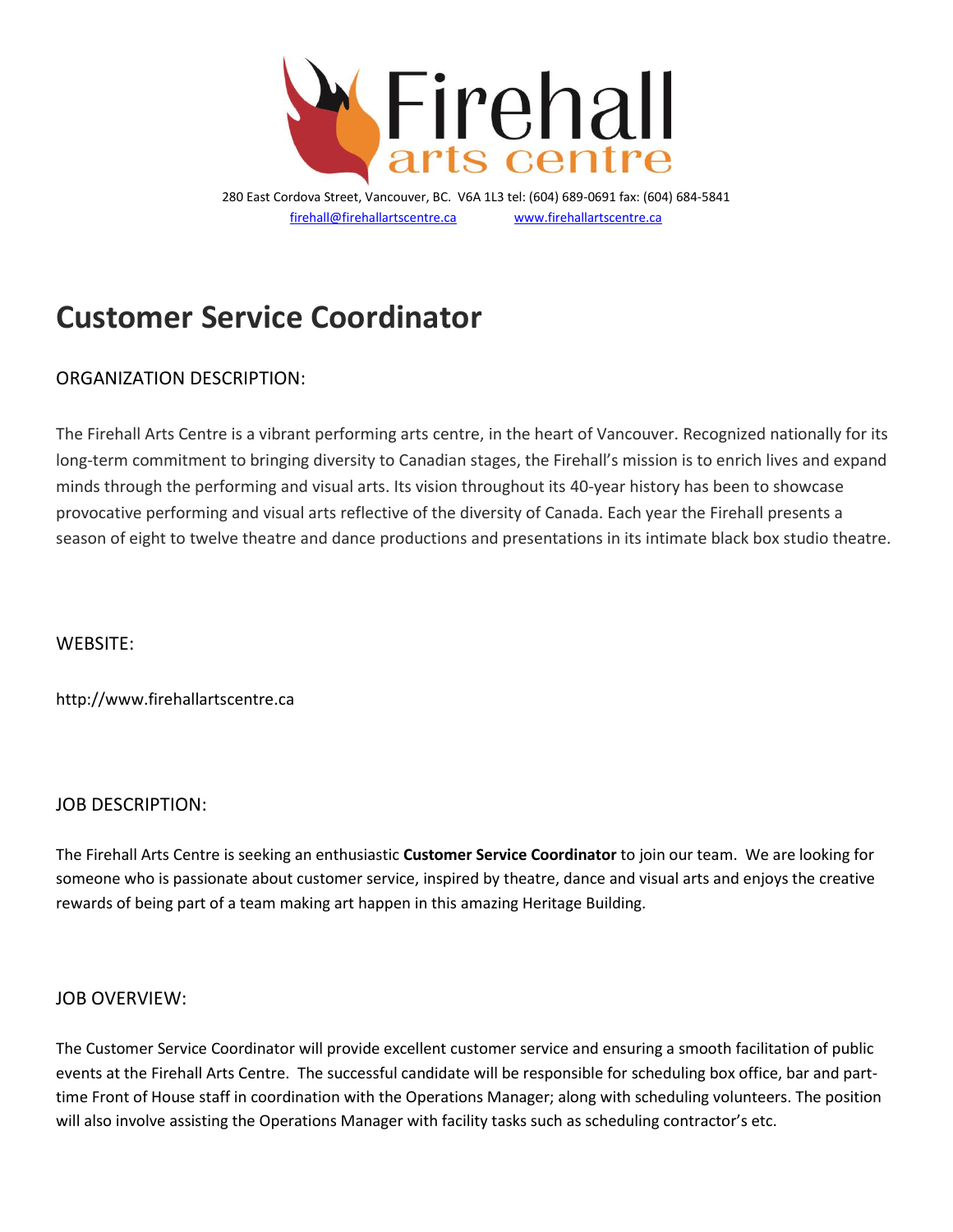## KEY RESPONSIBILITIES:

## COORDINATING FRONT OF HOUSE

- Managing customer and front of house services for performances and events. This includes all aspects of audience service, including evening staff, liaising with the bartender, box office, volunteer ushers, stage manager and technical staff
- Greeting patrons and responding to questions about our programming and our services
- Assisting Bar staff as needed
- Cover box office and bar shifts if required
- Preparing post show reports
- Ensuring front of house and bar supplies are fully stocked, and show related displays are updated
- Ensuring building security is maintained during showtimes
- Organizing and supporting volunteer ushers
- Assisting in the curation and instillation of visual arts works in the gallery

## FACILITY:

• Familiarity with our building and working with the Operations Manager to assist with the facility such as scheduling contractors etc.

## ADMINISTRATION DUTIES:

- During office hours, assist with general reception and admin tasks
- Demonstrate impeccable skills in working with the public; include positive attitude and flexibility.
- Assist with basic imputing into the accounting system

## QUALIFICATIONS:

The ideal candidate will have a passion for theatre and dance and a genuine interest in the work of the Firehall Arts Centre. The Firehall is an equal opportunity employer interested in positive, creative candidates who bring a new perspective to a wonderful team. Other qualifications include:

- Demonstrates impeccable skills in working with the public, and an ability to listen to concerns and resolve problems creatively and flexibility
- Must have good communication skills
- Well organized and efficient
- Ability to work calmly under pressure
- Experience with volunteer management
- Excellent computer skills, with experience in Microsoft Word, Excel and Google Drive
- Availability evenings and weekends
- Good cash management skills
- Experience with Theatre Manager or another box office program is an asset